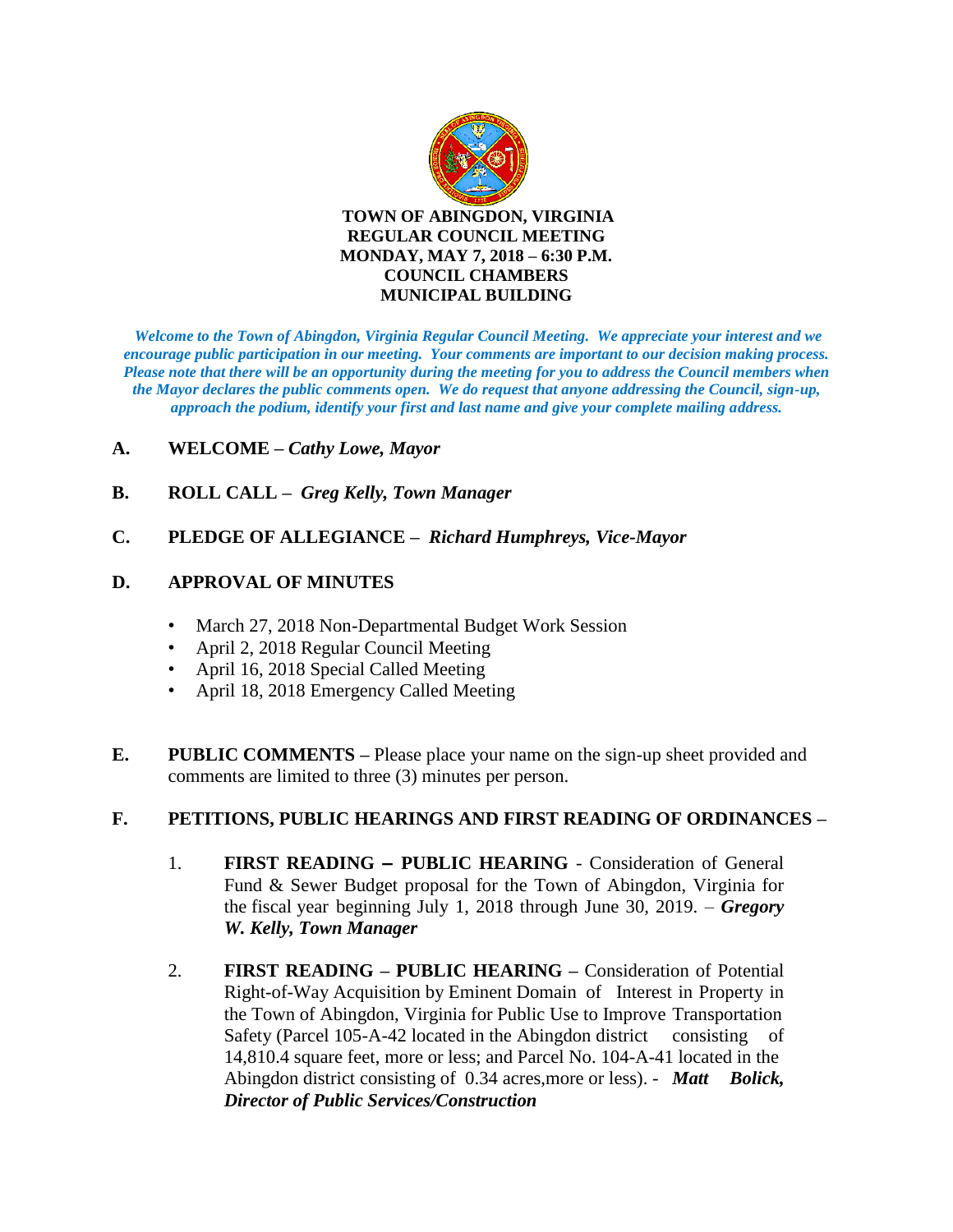Council Agenda May 7, 2018 Page Two

#### **G. SECOND READINGS**

- 1. **PUBLIC HEARING – SECOND READING –** Consideration of a request for vacation of unnamed fifteen foot (15') public right-of-way labeled as "15 ft. ROW to water" located between two parcels, namely, 018-6-37 and 018- 6-36B, at or near 243 Fugate Street – *Matt Bolick, Director of Public Services/Construction*
- 2. **PUBLIC HEARING – SECOND READING –** Consideration of an Ordinance to enact Chapter 30, Article VI, Stormwater System, §§3126- 3131 and §§3141-3143, Illicit Discharge and Illegal Connection. – *Tyler Vencill, Engineer*

# **H. CONSIDERATION OF BIDS**

1. Consideration of bids for Stanley Street Curb, Gutter and Sidewalk – *Matt Bolick, Director of Construction/Public Service*

## **I. REPORTS FROM THE TOWN MANAGER**

- 1. Consideration of Abingdon Fire Department's request to surplus a 2006 Chevrolet Tahoe to sale by sealed bid. – *John McCormick, Fire Chief*
- 2. Presentation regarding Tourism Week and event planned *Jayne Duehring, Director of Tourism*
- 3. Presentation regarding a proposed public art project *Jayne Duehring, Director of Tourism and Jan Hurt*
- 4. Discussion regarding the renaming of a park in honor of Lois H. Humphreys *Cathy Lowe, Mayor*
- 5. Discussion regarding reinstalling traffic light at the corner of Russell Road and Valley Street – *Cathy Lowe, Mayor*

## **J. PROCLAMATION**

1. Presentation of Proclamation regarding Business Appreciation Month, results of Best of Abingdon survey, and planned initiatives – *Tonya Triplett, Community Development Coordinator* and *Tenille Montgomery, Community Relations Coordinator*